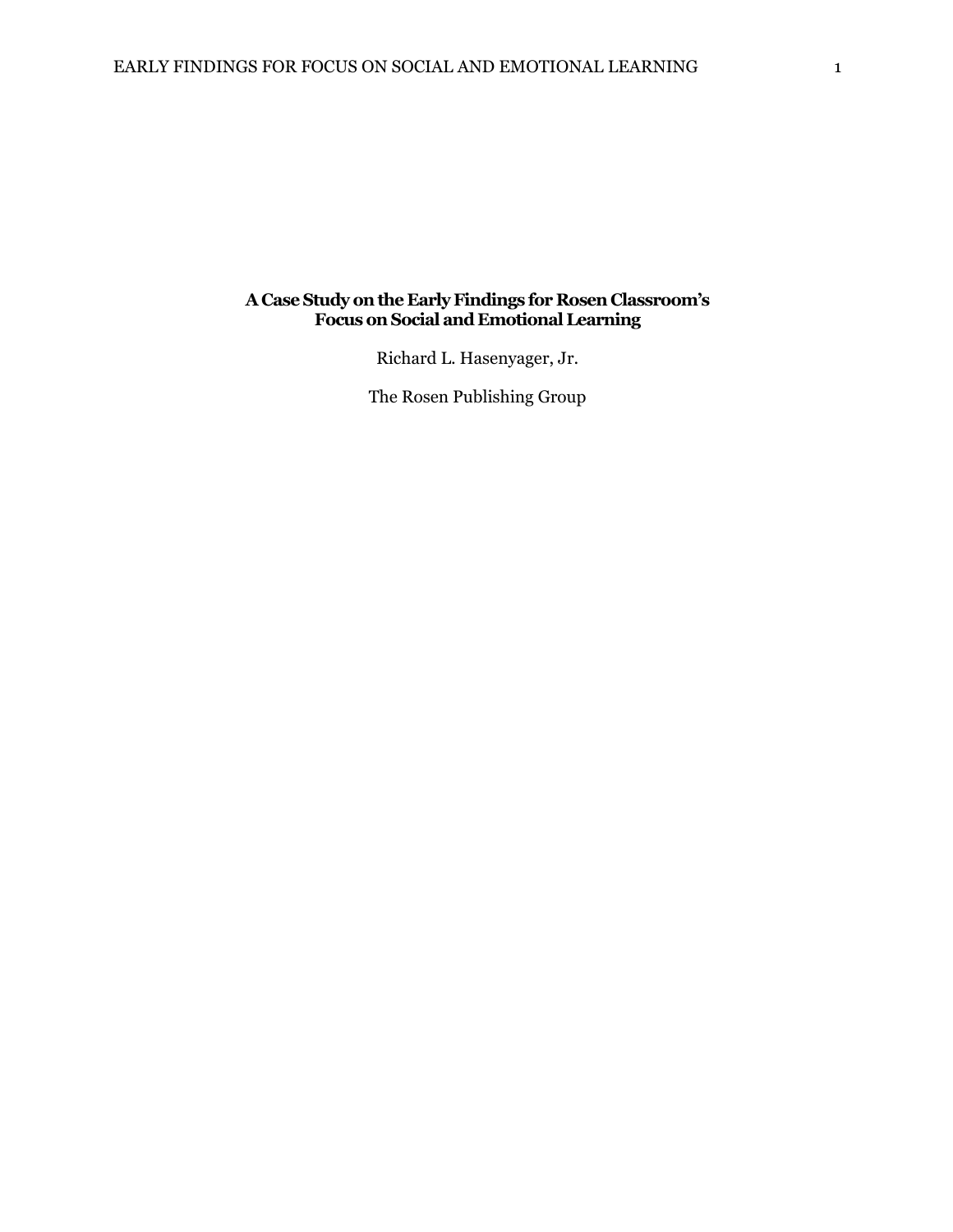### **Introduction**

Rosen Classroom's Focus on Social and Emotional Learning literacy-based program provides educators serving grades K–6 with a flexible 30-week curriculum aligned to the Collaborative for Academic, Social, and Emotional Learning (CASEL) framework. CASEL's five competencies provide the framework for each grade level's books and lesson plans. Each competency is introduced with an opening lesson plan that showcases the concept and hooks the student into learning more about it.

Each of the competencies is then broken down into four to six subcategories of skills and knowledge for student learning. In each of these subcategories, one weekly lesson plan is provided. For each lesson plan, one to two age-appropriate fiction and/or nonfiction books are provided to serve as the literacy anchor for the SEL skill. The lessons are 20–30 minutes in length. They have a modular design with chunks that can be pulled apart and implemented flexibly according to the needs of the students and teacher.

#### **The Study Group**

This case study was conducted to explore the use of Rosen Classroom's Focus on Social and Emotional Learning program with a sample of students that was representative of a small school community, with half (50%) of the school-aged children coming from economically disadvantaged homes. The study participants consisted of 56 children enrolled in grades kindergarten through third grade who were receiving Tiered II SEL support from the school's behavior specialist. The specialist used the Focus on Social and Emotional Learning program with these students to build their skills over 14 weeks, including the use of the CASEL-aligned texts, focus lessons, and exit tickets.

#### **Key Findings**

The duration of the study occurred over 14 instructional weeks during the second semester of the 2020–2021 academic year. The data shared in this early evaluation examine if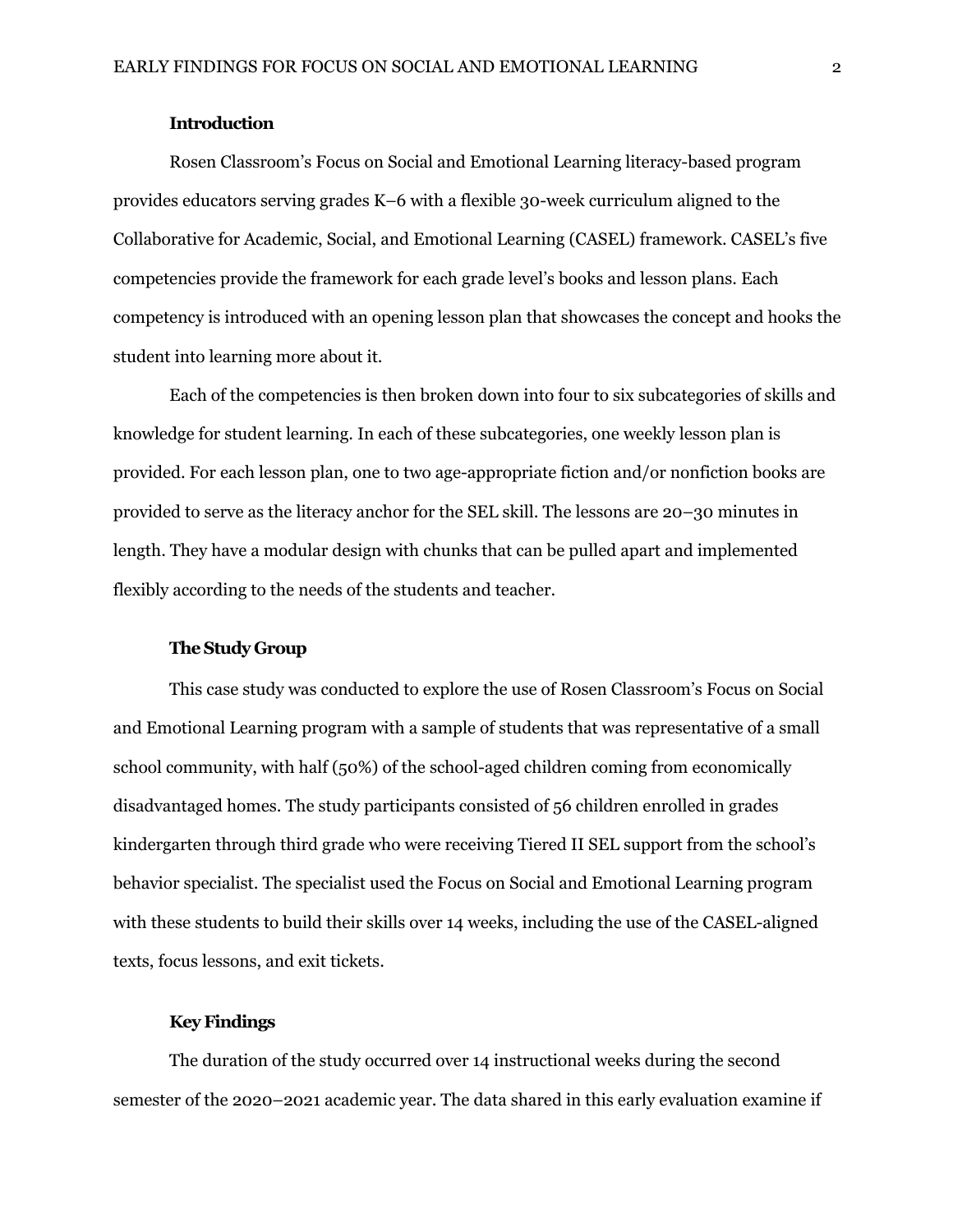there is evidence for the effectiveness of using Rosen Classroom's Focus on Social and Emotional Learning program with children in kindergarten through third grade. The data in this study demonstrate student growth in their social and emotional learning (SEL) skills during this short window of time. This snapshot of data exemplifies the SEL gains that can be achieved with the use of just a portion of the Focus on Social and Emotional Learning program.

To determine student SEL skill growth, the behavior specialist used the validated assessment instrument SELweb created by xSEL Labs. SELweb directly assesses a child's skill of recognizing emotions, social perspective-taking, social problem-solving, and self-control. The instrument provides educators with data results for each of these four SEL categories along with a cumulative score.

SELweb is a normed referenced test that has a mean of 100 and a standard deviation of 15. A score of 100 on this assessment should be interpreted as such that the student's raw score on the assessment is the same as the mean of all students their age. A score greater than 100 indicates a student performed better than the average of their peers and a score less than 100 indicates they performed worse than their peers.

In this study, the tool was used to measure the SEL growth of students by having them complete a benchmark assessment prior to receiving any instruction using the Focus on Social and Emotional Learning program and a post-benchmark assessment at the conclusion of the study period.

The data collected from the pre- and post-benchmark assessments allow the researcher to make comparisons between groups and the categories in which students are assessed.

For the purpose of this study, Cohen's *d* is used to determine the effect sizes. The formula for Cohen's *d* is:

 $d = (M_1 - M_2) / SD_{pooled}$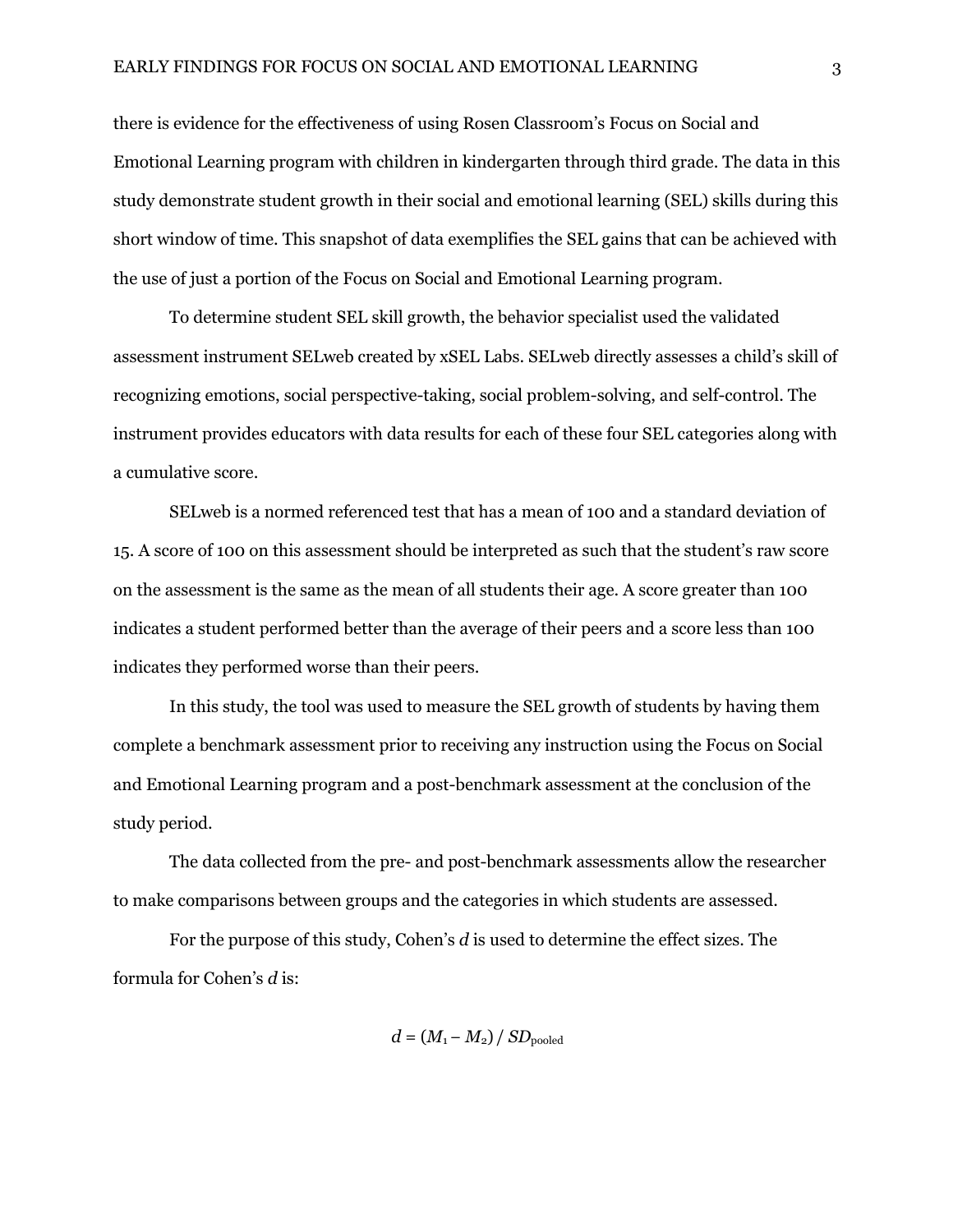Where  $(M_1 - M_2)$  is the difference in means and  $SD_{pooled}$  is the pooled standard deviations of the two groups. Since the assessment is a normed referenced assessment, the standard deviation (*SD* = 15) remains constant for all groups. This allows the researcher to compare one group to another to provide greater meaning.

The value of each effect size allows the results to be categorized as to the extent of their effect, including small, medium, large, or very large (see Table 1).

## **Table 1**

| <b>Effect Size</b> | Small              | Medium             | Large              | Very Large         |
|--------------------|--------------------|--------------------|--------------------|--------------------|
| Measure            | <b>Effect Size</b> | <b>Effect Size</b> | <b>Effect Size</b> | <b>Effect Size</b> |
| Cohen's $d$        | 0.20               | 0.50               | 0.80               | 1.30               |

*Interpreting Effect Size Values*

*Note*. Adapted from "The Other Half of the Story: Effect Size Analysis in Quantitative Research," by J. Middlemis Maher, J. C. Markey, and D. Ebert-May, 2013, *CBE—Life Sciences Education*, *12*(3), p. 347 (https://doi.org/10.1187/cbe.13-04-0082). Copyright 2013 by The American Society for Cell Biology.

In the cumulative group reporting for the 56 study participants across all reporting categories, there was SEL skill growth with a small to medium effect size  $(M = 5.9, SD = 15)$ ,  $d =$ .39. When analyzing the data by grade level, kindergarten students experienced greater growth than the average  $(M = 6.6, SD = 15)$ ,  $d = .44$ ; first grade students had less growth  $(M = 2.6, SD = 15)$ 15),  $d = .18$ ; second grade had greater growth than the average  $(M = 6.3, SD = 15)$ ,  $d = .42$ ; and third grade experienced the greatest amount of growth with a medium effect size  $(M = 8.8, SD =$ 15),  $d = .58$  (see Table 2).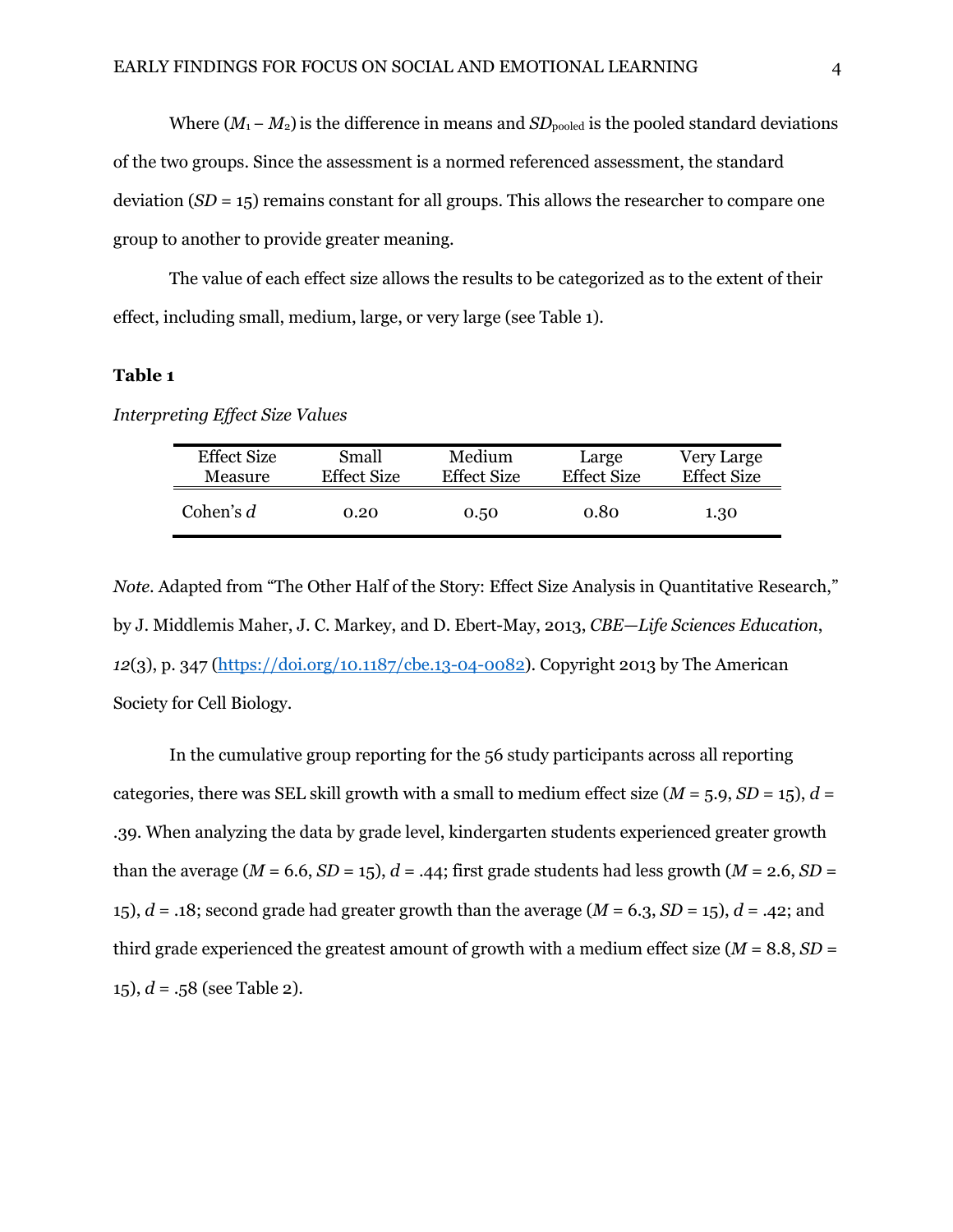| Participants                        | Benchmark 1<br>Mean | Benchmark 2<br>Mean | Change in<br>Mean | Effect Size |
|-------------------------------------|---------------------|---------------------|-------------------|-------------|
| Kindergarten<br>$(n = 11)$          | 77.5                | 84.1                | 6.6               | .44         |
| 1 <sup>st</sup> Grade<br>$(n = 16)$ | 82.2                | 84.8                | 2.6               | .18         |
| $2nd$ Grade<br>$(n = 16)$           | 85.8                | 92.0                | 6.3               | .42         |
| $3rd$ Grade<br>$(n = 13)$           | 79.5                | 88.3                | 8.8               | .58         |
| Total<br>$(n = 56)$                 | 81.7                | 87.5                | 5.9               | .39         |

*Student Total SEL Growth*

The study also produced data that examined the growth for four subcategories: Emotional Recognition, Social Perspective-Taking, Social Problem-Solving, and Self-Control, which are discussed below and apply for the following four tables.

For the Emotional Recognition reporting category, there was SEL skill growth with a small to medium effect size ( $M = 4.1$ ,  $SD = 15$ ),  $d = .27$ . When analyzing the data by grade level, kindergarten students experienced greater growth than the average  $(M = 8.7, SD = 15)$ ,  $d = .58$ ; first grade students had the greatest amount of growth (*M* = 8.9 *SD* = 15), *d* = .59; second grade showed no effect  $(M = -1.1, SD = 15)$ ,  $d = .075$ ; and third grade also saw no effect  $(M = 0.69, SD$  $= 15$ ),  $d = .055$  (see Table 3).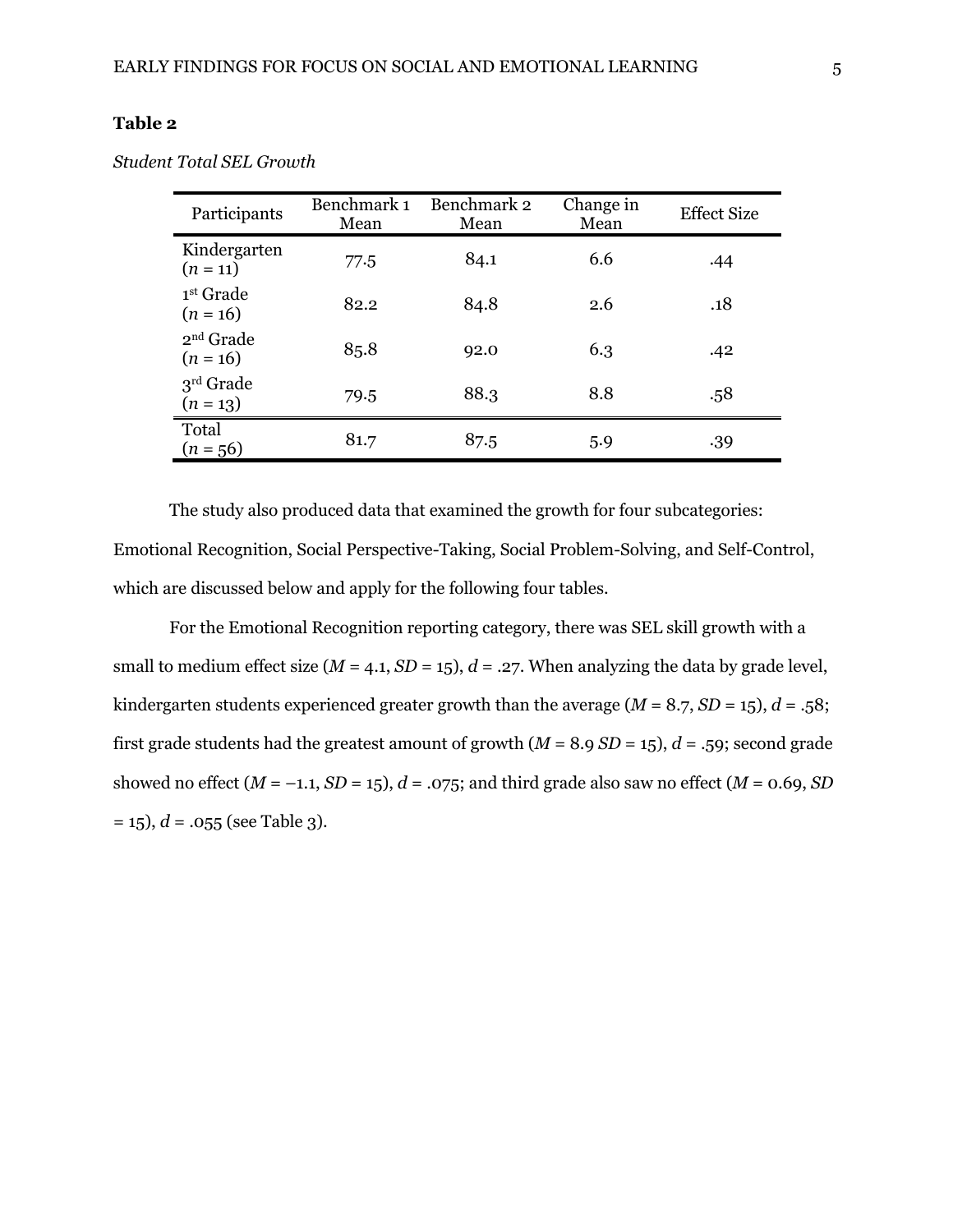| Participants               | Benchmark 1<br>Mean | Benchmark 2<br>Mean | Change in<br>Mean | <b>Effect Size</b> |
|----------------------------|---------------------|---------------------|-------------------|--------------------|
| Kindergarten<br>$(n = 11)$ | 81.0                | 89.7                | 8.7               | .58                |
| 1st Grade<br>$(n = 16)$    | 93.3                | 102.2               | 8.9               | .59                |
| $2nd$ Grade<br>$(n = 16)$  | 97.1                | 95.9                | $-1.1$            | .075               |
| $3rd$ Grade<br>$(n = 13)$  | 88.3                | 89.0                | 0.69              | .055               |
| Total<br>$(n = 56)$        | 90.8                | 94.9                | 4.1               | .27                |

*Student Growth in Emotional Recognition*

For the Social Perspective-Taking reporting category, there was SEL skill growth with a small to medium effect size  $(M = 5.1, SD = 15)$ ,  $d = .34$ . When analyzing the data by grade level, kindergarten students showed no effect  $(M = -1.9, SD = 15)$ ,  $d = .13$ ; first grade students demonstrated growth with a small to medium effect  $(M = 4.9, SD = 15)$ ,  $d = .33$ ; second grade had greater growth than the average  $(M = 6.0, SD = 15)$ ,  $d = .40$ ; and third grade experienced the greatest amount of growth with a medium to large effect size  $(M = 10.1, SD = 15)$ ,  $d = .67$ (see Table 4).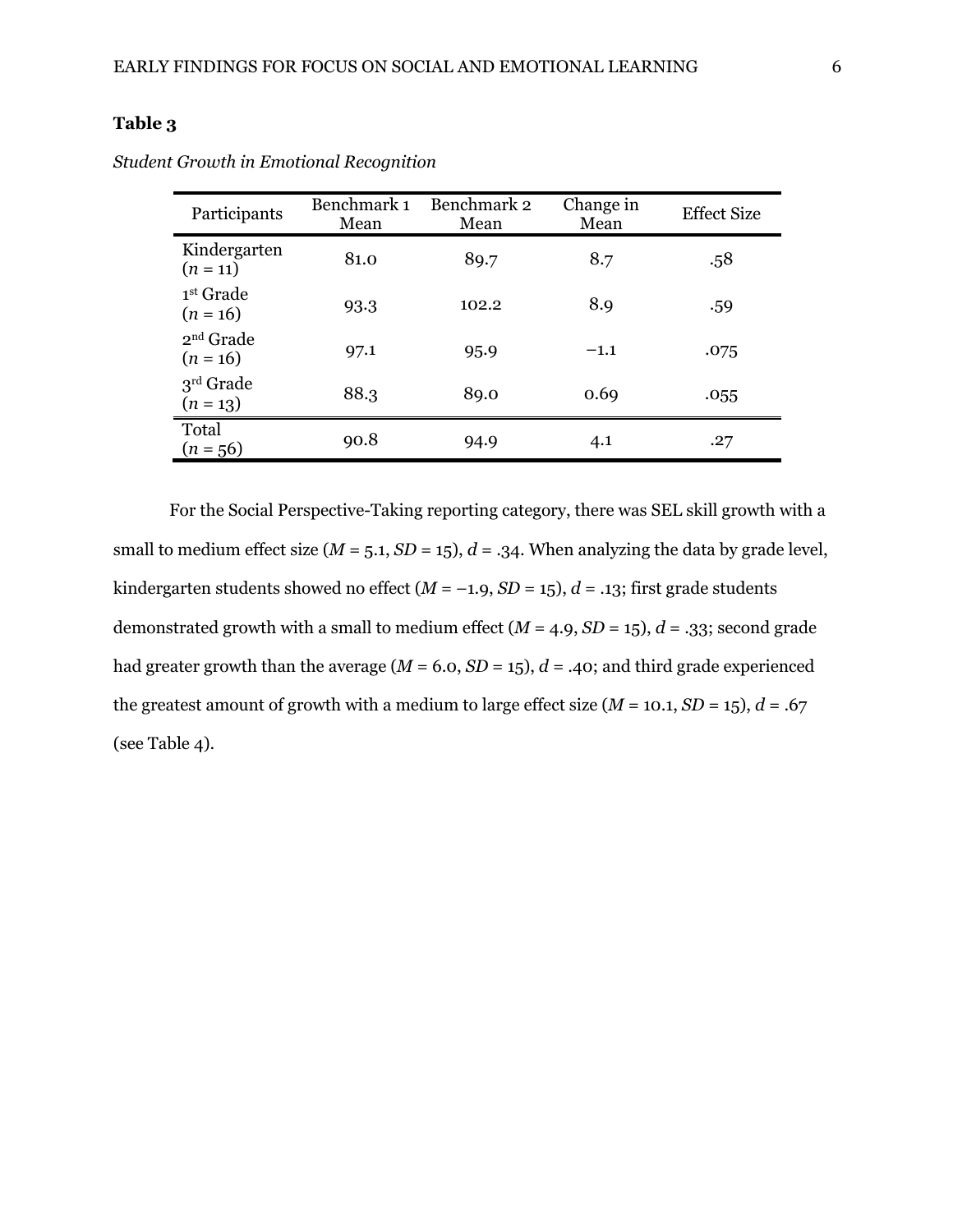| Participants                        | Benchmark 1<br>Mean | Benchmark 2<br>Mean | Change in<br>Mean | <b>Effect Size</b> |
|-------------------------------------|---------------------|---------------------|-------------------|--------------------|
| Kindergarten<br>$(n = 11)$          | 85.2                | 83.3                | $-1.9$            | .13                |
| 1 <sup>st</sup> Grade<br>$(n = 16)$ | 82.0                | 86.9                | 4.9               | .33                |
| $2nd$ Grade<br>$(n = 16)$           | 86.7                | 92.7                | 6.0               | .40                |
| $3rd$ Grade<br>$(n = 13)$           | 79.6                | 89.7                | 10.1              | .67                |
| Total<br>$(n = 56)$                 | 83.4                | 88.5                | 5.1               | .34                |

*Student Growth in Social Perspective-Taking*

For the Social Problem-Solving reporting category, there was SEL skill growth with a medium to large effect size ( $M = 11.3$ ,  $SD = 15$ ),  $d = .75$ . When analyzing the data by grade level, kindergarten students demonstrated growth with a medium effect size ( $M = 7.6$ ,  $SD = 15$ ),  $d =$ .50; first grade students demonstrated the greatest amount of growth with a very large effect size  $(M = 17.6, SD = 15)$ ,  $d = 1.17$ ; second grade had growth with a medium to large effect size  $(M = 17.6, SD = 15)$ 9.3, *SD* = 15), *d* = .62; and third grade was very similar to second grade's effect size (*M* = 9.3, *SD*  $= 15$ ,  $d = .63$  (see Table 5).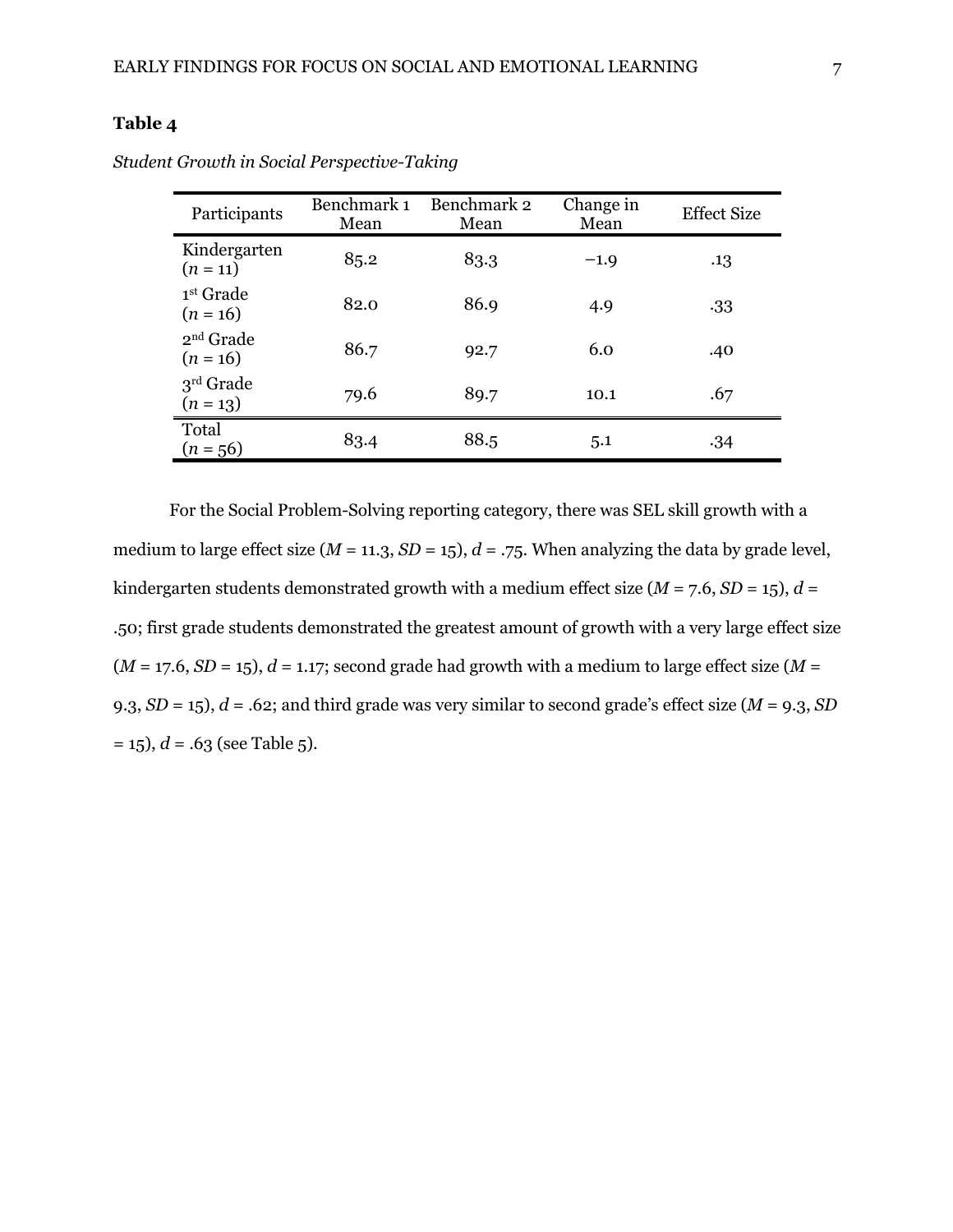| Participants                        | Benchmark 1<br>Mean | Benchmark 2<br>Mean | Change in<br>Mean | <b>Effect Size</b> |
|-------------------------------------|---------------------|---------------------|-------------------|--------------------|
| Kindergarten<br>$(n = 11)$          | 80.8                | 88.4                | 7.6               | .50                |
| 1 <sup>st</sup> Grade<br>$(n = 16)$ | 81.8                | 99.4                | 17.6              | 1.17               |
| $2nd$ Grade<br>$(n = 16)$           | 88.4                | 97.7                | 9.3               | .62                |
| $3rd$ Grade<br>$(n = 13)$           | 84.1                | 93.4                | 9.3               | .63                |
| Total<br>$(n = 56)$                 | 84.0                | 95.4                | 11.3              | .75                |

*Student Growth in Social Problem-Solving*

For the Self-Control reporting category, there was SEL skill growth of an effect size determined to be less than small  $(M = 2.3, SD = 15)$ ,  $d = .15$ . When analyzing the data by grade level, kindergarten students demonstrated growth with a medium effect size (*M* = 4.6, *SD* = 15),  $d = .30$ ; first grade students had skill loss ( $M = -2.13$ ,  $SD = 15$ ),  $d = .14$ ; second grade had growth  $(M = 3.3, SD = 15)$ ,  $d = .22$ ; and third grade growth was very similar to kindergarten's growth  $(M = 4.5, SD = 15)$ ,  $d = .30$  (see Table 6). The first-grade group was an outlier in the data for this reporting category. If first grade was removed and only kindergarten, second grade, and third grade were analyzed as one group, they had a small effect size  $(M = .40, SD = 15)$ ,  $d = .27$ .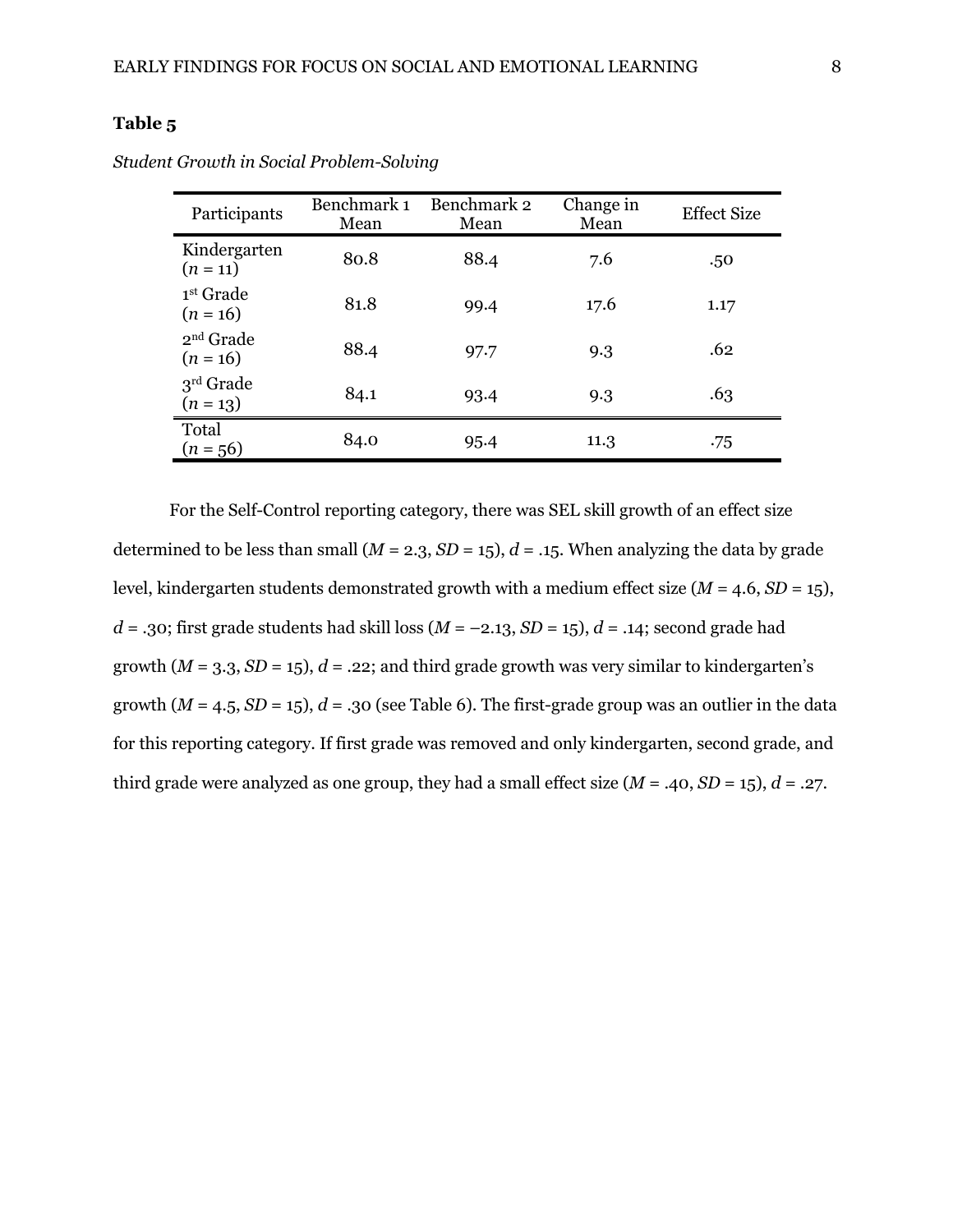| Benchmark 1<br>Mean | Benchmark 2<br>Mean | Change in<br>Mean | <b>Effect Size</b> |
|---------------------|---------------------|-------------------|--------------------|
| 88.6                | 93.2                | 4.6               | .30                |
| 86.1                | 84.0                | $-2.1$            | .14                |
| 87.4                | 90.6                | 3.3               | .22                |
| 89.8                | 94.2                | 4.5               | .30                |
| 87.8                | 90.1                | 2.3               | .15                |
|                     |                     |                   |                    |

*Student Growth in Self-Control*

Student attendance was tracked during the study as well. Of the 56 participants, 44 students had attendance rates of at least 75%, missing fewer than four class sessions. There were 12 students that were absent four or more of the instructional days, resulting in an attendance rate of less than 75%.

In comparing the overall effect sizes for these groups, we found that students that missed fewer than four days of instruction resulted in SEL skill growth at small to large effect sizes. Those missing no instructional days had a medium to large effect size  $(M = 11.2, SD = 15)$ ,  $d =$ .75; students missing one day had a small to medium effect size  $(M = 6.6, SD = 15)$ ,  $d = .44$ ; students missing two days of instruction had a small effect size  $(M = 4.1, SD = 15)$ ,  $d = .28$ ; students absent three days saw a medium to large effect size  $(M = 11.7, SD = 15)$ ,  $d = .78$ ; and students absent more than three days saw skill loss with a small to medium effect size (*M* =  $-4.5$ ,  $SD = 15$ ),  $d = .30$  (see Table 7).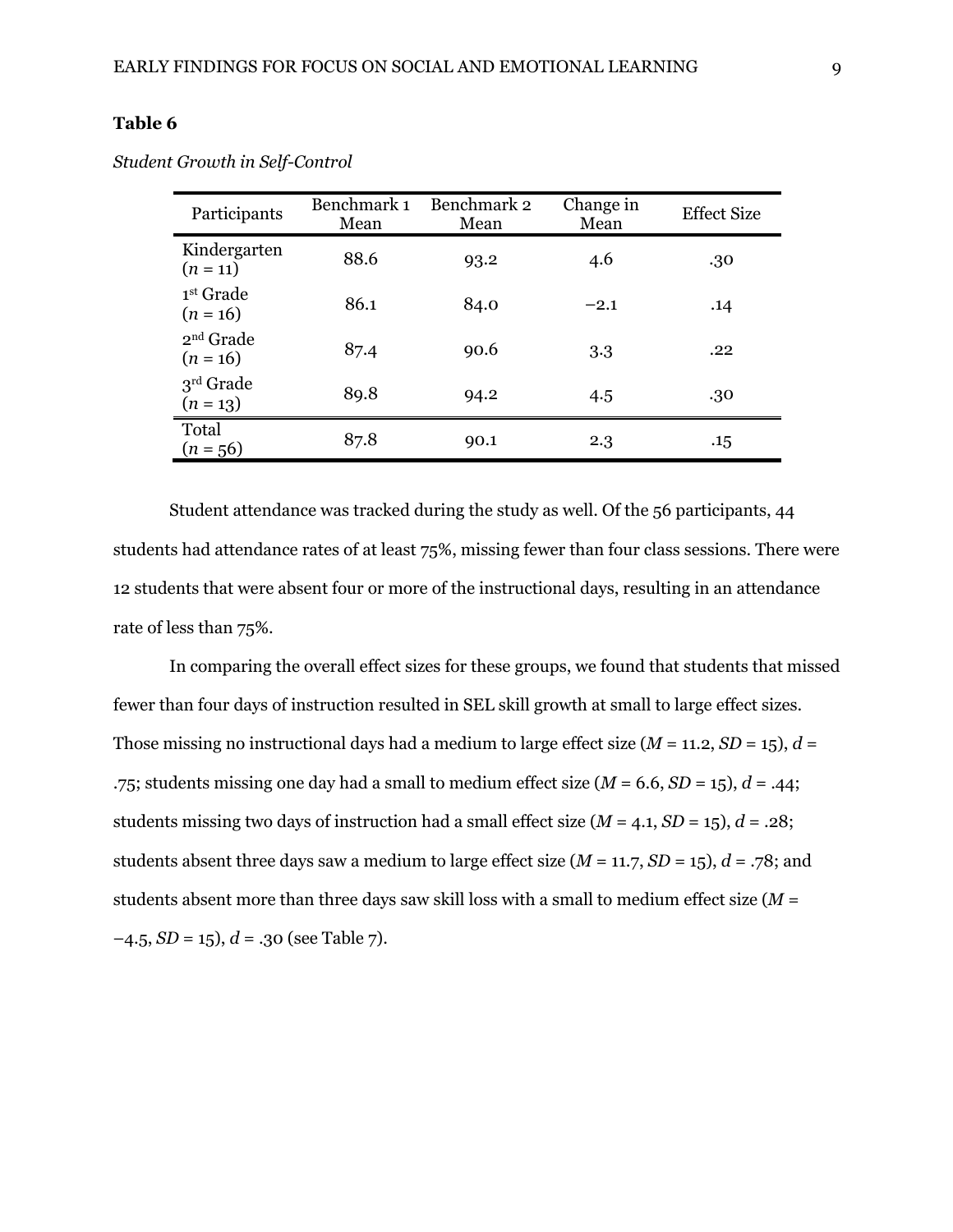| Days Absent                 | Benchmark 1<br>Mean | Benchmark 2<br>Mean | Change in<br>Mean | <b>Effect Size</b> |
|-----------------------------|---------------------|---------------------|-------------------|--------------------|
| 0<br>$(n = 17)$             | 82.1                | 93.3                | 11.2              | .75                |
| $(n = 14)$                  | 81.2                | 87.9                | 6.6               | .44                |
| $\overline{2}$<br>$(n = 7)$ | 81.9                | 86.0                | 4.1               | .28                |
| 3<br>$(n = 6)$              | 84.0                | 95.7                | 11.7              | .78                |
| More than 4<br>$(n = 12)$   | 80.3                | 75.8                | $-4.5$            | .30                |
| Total<br>$(n = 56)$         | 81.7                | 87.5                | 5.9               | .39                |

*Student Total SEL Growth Attendance Rate*

#### **Conclusion**

The objective of this study was to determine the effects of using Rosen Classroom's Focus on Social and Emotional Learning program with students in kindergarten through third grade receiving Tier II SEL support, as well as to measure the amount of SEL skill growth they experienced over the study period. These comparisons represent a small sample size; however, even in the 14 weeks using just less than half of the 30-week curriculum, the children in this study demonstrated SEL skill growth.

The data demonstrate that SEL skill growth was achieved at varying levels where overall, first graders saw the smallest growth and third graders achieved the most. The most significant growth across all groups was identified in the category of Social Problem-Solving.

The evidence also suggests that students who received more intense instruction through their attendance and used the Focus on Social and Emotional Learning program experienced SEL skill growth compared to those who were absent four or more days (see Table 7).

It is for this reason that the early results presented in this study demonstrate promising evidence of effectiveness for the use of Rosen Classroom's Focus on Social and Emotional